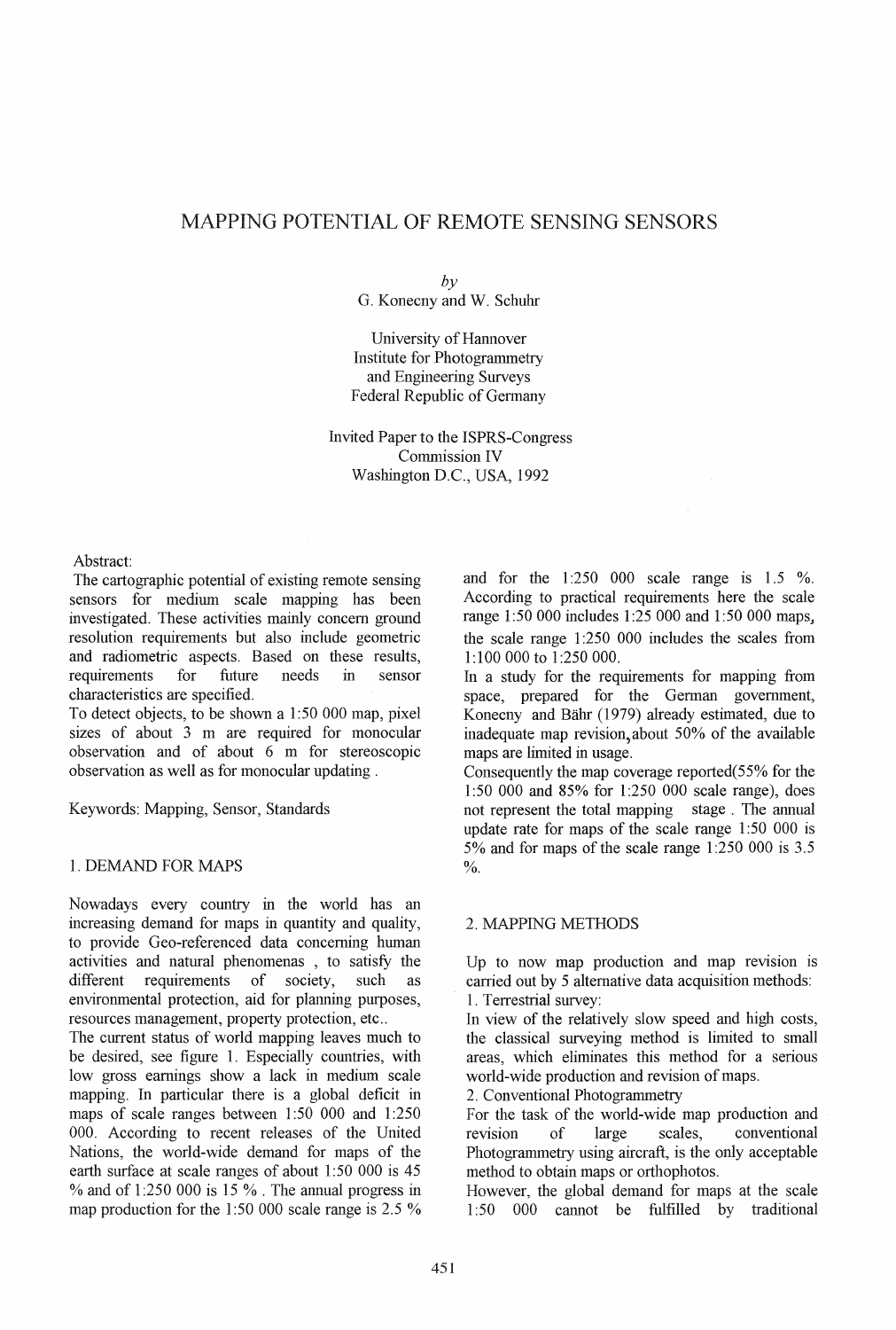

Figure 1: Global stage of Mapping in scale ranges 1 :50 000 and 1 :250 000, annual progress and updating

photogrammetric methods, because the progress of mapping by this method is still too slow, facing the real requirements of map production and revision, even if orthophototechniques are preferred.

In order to meet the world-wide

demand for maps it is necessary to explore remote sensing possibilities from Space:

3. Photogrammetry from Space

The usage of Frame cameras from space platforms is a logical alternative for world-wide mapping of medium scales . This method has been tested very successfully by the Metric Camera and Large Format Camera Mission as well as by KFA, KATE missions etc..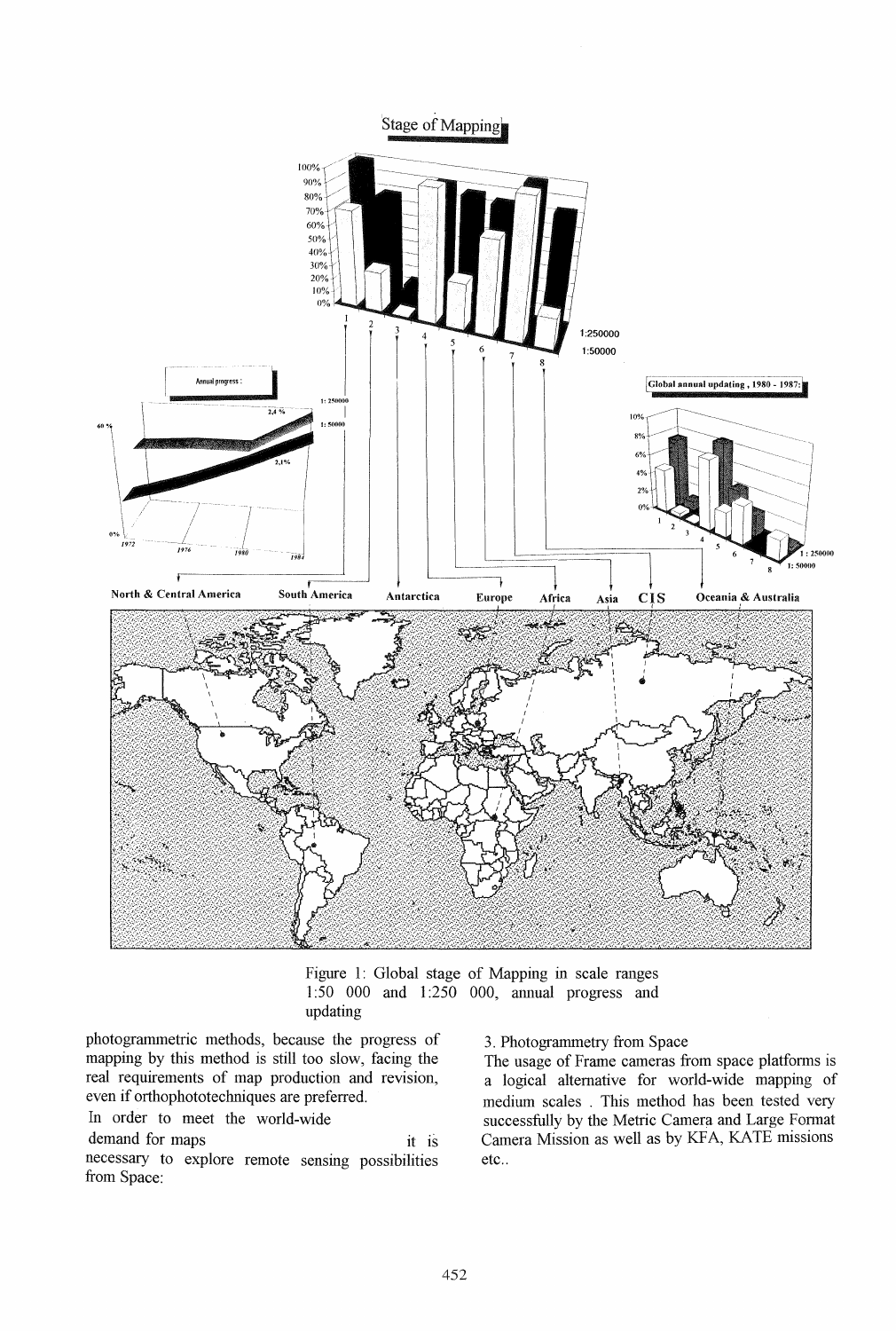The advantages of frame cameras for Photogrammetry from space are:

- extremely high resolution:

An equivalent pixel size of 2m on the ground is a realistic figure of the mapping potential of modern frame cameras. Therefore a systematic application of space photography seems to be the only alternative, seriously to meet the mapping needs and mapping standards.

- large area coverage:

The coverage of an image taken at an orbital height of 250 km with a frame camera of 30 cm focal length image is about 192 x 192 sqkm.

- available conventional evaluation technique:

The photographs can directly be evaluated with existing technology, like analytical plotters or rectifiers.

- high geometric fidelity

due to stable simultaneous imaging in two dimensions and verifying a strictly controlled camera calibration.

For these reasons frame camera missions from space platfonns are suitable to produce and to update world-wide

1) base maps of the earth surface at medium scale ranges around  $1:50000$ .

2) the Digital Terrain Model(DTM) for the derivation of contour lines.

3) the detemrination of control points using GPS and the bundle aerotriangulation adjustment.

The disadvantages of applying frame cameras from space are the necessity to carry large film rolls into space and to retrieve them. However the shuttle missions and orbital stations obviously offer this opportunity .

4. Use of scanner and array systems

Space missions with passive scanners (push broom-CCD and line-scanner) are characterised as one dimensional line images. The second dimension is verified by the movement of the scanner with the platfonn. For topographic mapping purposes CCD video cameras are only acceptable if the images show a ground resolution in the 10 to 30 m range.

Advantages of scanner systems are:

- The CCD sensor operates as a digital system without the need to carry film. The data may be transmitted. Therefore CCD systems are more adaptable to long-life satellites and to multitemporal imaging of cloud free regions.

- Change detection due to multitemporal images.

The information can easier be separated in to different spectral bands. Spectral information may also be significantly extended beyond the visible range.

- The digital fonn of the data is well suited for automation. Linear push broom scanners as compared to line scanners with rotating mirrors have the advantage of a perspective imaging capability for the imaged line.

The disadvantages of scanner systems are

- an expensive and complicated technology for data acquisition, data transmission, data receiving, data storage and data processing.

- Limited geometric resolution

The resolution of a CCD system is limited by the data transmission rate of the satellite system. Thus either an extended coverage or an extended resolution may be aimed for. The present technical limitation at an orbit of about 300 km can achieve a minimal ground pixel size of approximately 5m (panchromatic) for a strip width of 80 km. This also corresponds to a minimum integration time limit, considering the satellite velocity. Thus the equivalent photographic resolution of a CCD system is only 12.5 m.

Therefore the application of images of CCD systems for topographic mapping purposes is limited to scale ranges of about  $1:100$  000. An application of this

images for 1:50 000 mapping does not meet the require-

ments of mapping standards.

- high requirements for the stability

of the spatial attitude behaviour of the sensor and the continuity of forward movement of the platfonn.

The geometric accuracy of satellite scanner imagery may be restored to  $+-1...2$  Pixels accuracy.

## 5. Use of active scanner systems(RADAR)

For topographic mapping purposes the advantage of RADAR, the possibility of cloud penetration, cannot be compensated by the disadvantage, a restricted general topographic detail detectability, e.g., for buildings. At present radar images might just be suited for mapping of 1:250 000 scale ranges.

Due to relative low geometric resolution, radar missions for topographic mapping purposes should concentrate on pennanently clouded areas. According to ULABY the equivalent pixel size of, e.g., a nominal 6 m radar resolution for 5 looks is approximately  $12$  m. For further applications it is highly recommended to compare samples for radar images and conventional aerial photography of the same area, which for the most purposes gives an idea of the superiority of conventional aerial photography for topographic detail interpretation, see KONECNY, SCHUHR(1988). Preferable high resolution radar should be flown. The look direction has to be chosen with respect to topography, taking into account the final appearance of the pseudo plastic effect in the radar orthophoto map. In order to overcome radar shadow, opposite side look direction radar in addition to same side stereo radar should be promoted. For mosaicing purposes the acceptable depression angle, for image parts used for the mosaic, in particular depends on the topography. The geometric approach used, should follow the radar projection laws and not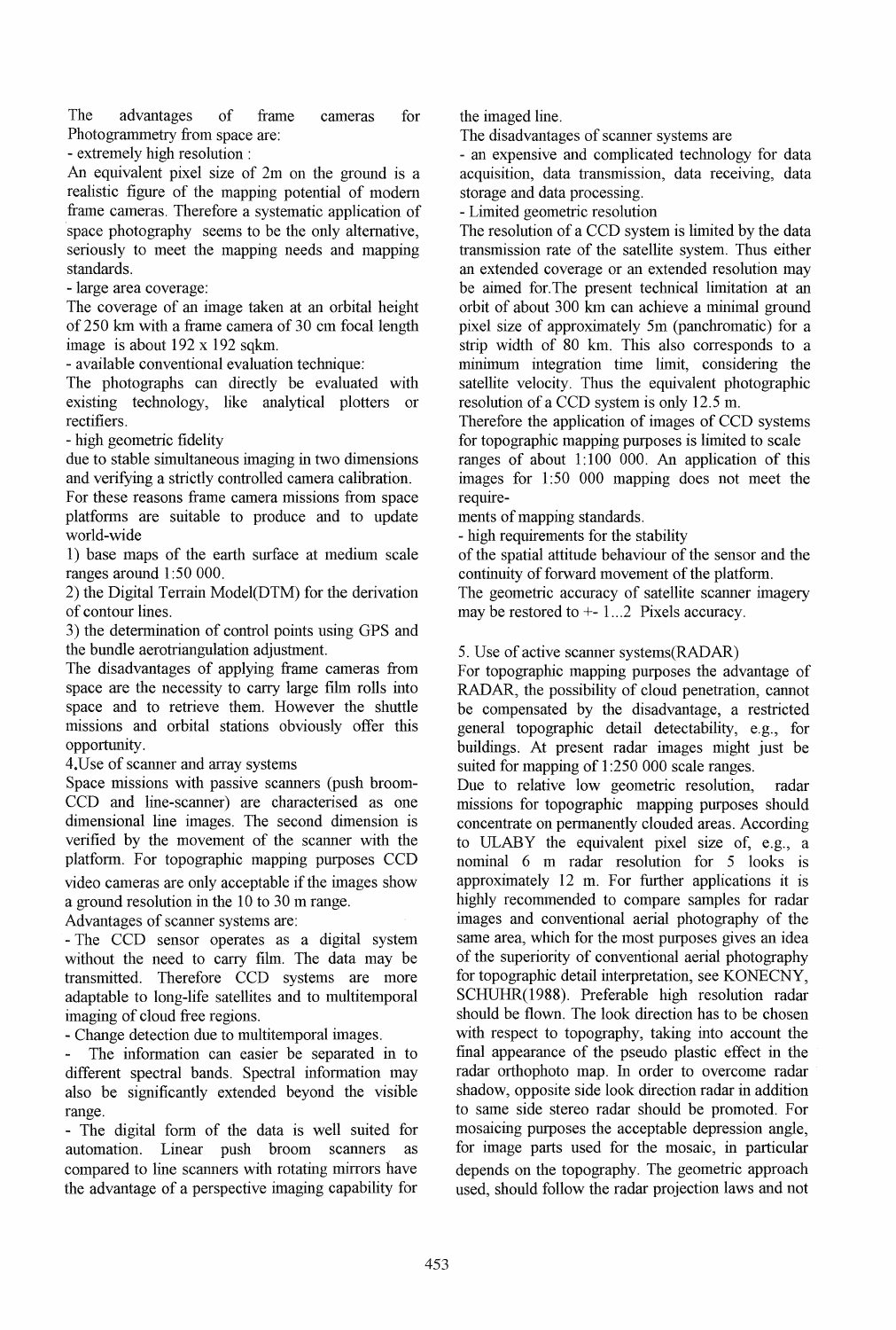only empirical functions, like arbitrary polynomial equations. For the future a great improvement in this field is anticipated. Radarmosaics and Radar blockadjustment can bridge areas with lack in ground controlpoints. If this gap extends about one strip width, polynomial equations used for an image to image registration, should be of first order, due to error propagation. In future on board GPS promises to register the flight path with acceptable accuracy, which allows to use a more realistic formulation of the flight behaviour in the radar blockadjustemt. Also inflight GPS can replace ground control to a great extend.

In conclusion can be stated, sofar only the photogrammetric frame camera fulfills the requirements for topographic maps in scaleranges of about 1:50 000. Therefore a special space mission aimed at cartographic interests still is required to meet the worldwide demand for maps. Another question has to answered with regard to the type of map products for the future $(e.g.,$  orthophotos at regular intervals instead of conventional linemap and their revision).

# 3. ESTIMATES FOR SENSOR PERFORMANCE

Sofar the alternatives to meet medium and small scale mapping needs have been discussed. The following shall be seen as a contribution to answer the question, how far acquired images, showing a particular pixel size can actually be used for topographic mapping. To answer this question, several estimates have been given in literature. DOYLE, 1975, uses the formula:suited mapscale=2 times Pixelsize (in meter) times 10 power 4 to estimate the suitability of digital sensors for mapping. According to this for topographic maps of the scale 1:50000 a ground pixel size of about  $2.5 \text{ m}$  is necessary.

At the Institute for Photogrammetry and Engeneering Surveys of the University of Hannover three types of imagery have been used for interpretation with respect to the content of medium scale topographic map:

1) A stereo pair taken with a RMK *15/23* at the scale 1 :50 000 of the City of Hannover(base-height ratio = 0.6) representing an urban area; for interpretation results see figure 2.

2) A stereopair taken over an area near Villefranchesur-Cher with a RMK 30/23 at the scale 1:35 000 (base-height ratio  $= 0.3$ ), representing a rural area under Western European conditions; for interpretation results see figure 3.

3) A stereo pair of a part of the island of Sylt(German North Sea Cost) with a RMK *8.5/23* at the scale  $1:125000$  (base-height ratio = 1.1),

representing an uncultivated area with dunes; for interpretation results see figure 4.

This imagery has been digitized at pixel sizes 2,5 micron, 50 micron, 100 micron and resampled to 200 micron, 300 micron, 400 micron and 800 micron. The resulting images have been interpreted monoscopic and stereoscopic, to derive mapfeatures contained in 1:25000, 1:50000 and 1:100000 maps.

The following topographic features have been extracted: roads and paths, buildings, vegetation(forest, trees and shrubs), creeks and ditches and topographic forms. The mapping potential of this images with respect to these features has been judged as high, good, media, low or blank(meaning lack of particular features), see figures 2 to 4. According to the expectations, the interpretation of the original images is satisfactory for all cases. There is one slight exception; for building details such as ledges, etc., cannot be detected in the 1 :125 000 scale image. However this is not significant for the required map content of 1:50000. In order to depict such building details, pixel sizes between of at least 2 and 5 m are required.

The most significant result of the interpretation test is, that stereo-observation is by far superior to monoscopic observation. The advantage of stereo nearly increases proportional with the base height ratio. The comparison between the different areas photographed clearly shows, that the interpretability of houses, roads, land forms, creeks and ditches also varies with the type of the terrain, since urban areas, rural areas and uncultivated areas generelly contain different types of housing, roads etc, even though they are of rthe same topographic category of features.

Concerening the topographic requirements, the most critical features are the buildings. To map them monoscopically a pixel size of at least 3 m is required. Under stereo observation a pixelsize of about 6 m might suffice. This is the requirement for urban areas to map at 1:50 000. For the mapping of roads and vegetation this requirement may slightly be relaxed.

The results of the interpretation of digitzed images at 25 micron were identical to those in the originals. Therefore they are not included in figure 2 to 4. This just proves, the observer's eye cannot resolve better than about 5 to 10 lp/mm.

Interpretation under stereo observation was possible for 50 micron and 100 micron pixelsizes. The stereo effect also appaers for images showing pixelsizes of 200 micron and 400 micron, but does not aid the interpretation any more and does not permit contouring.

It is interesting, the stereo effect is still unexpe cted high, if images of different pixel sizes are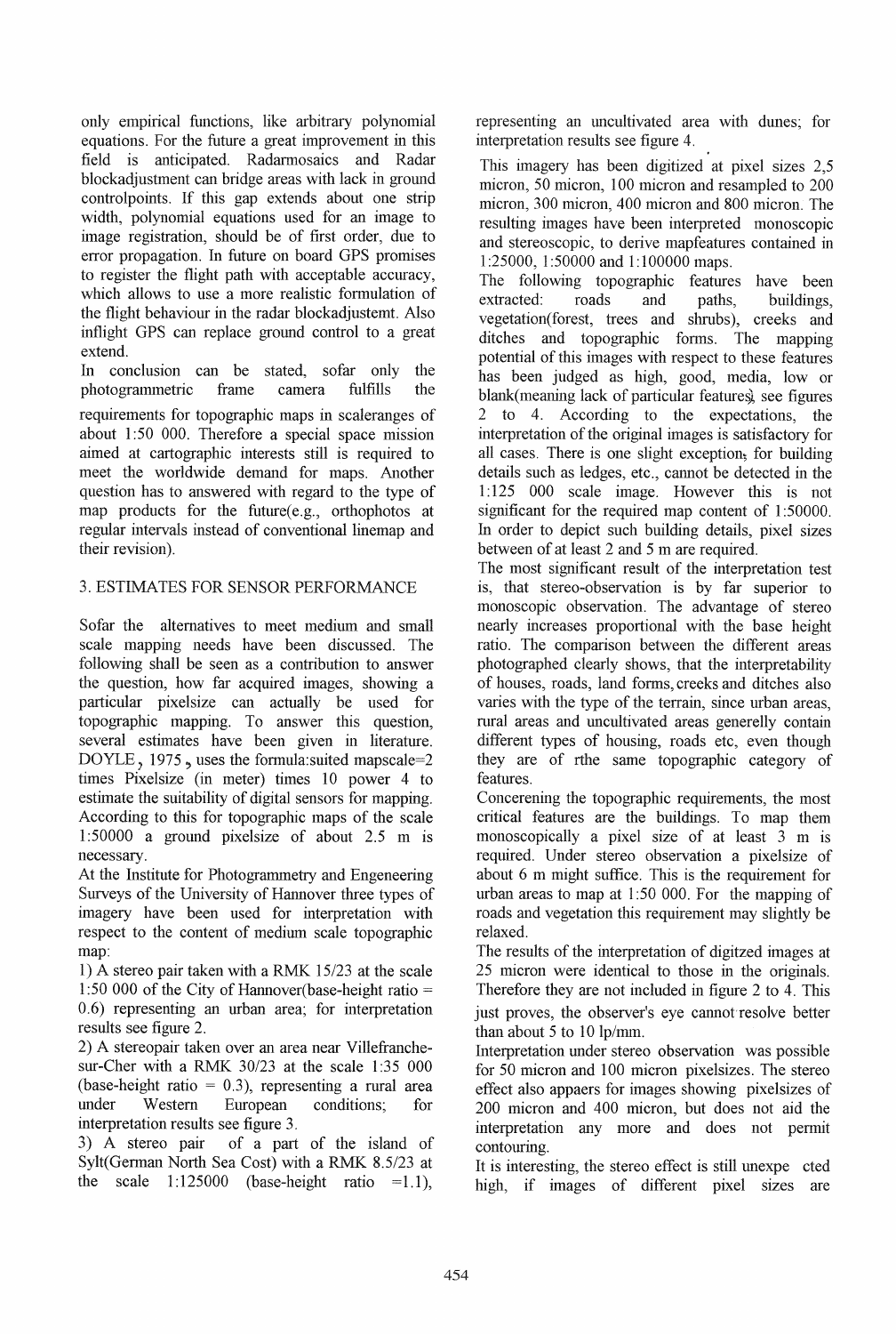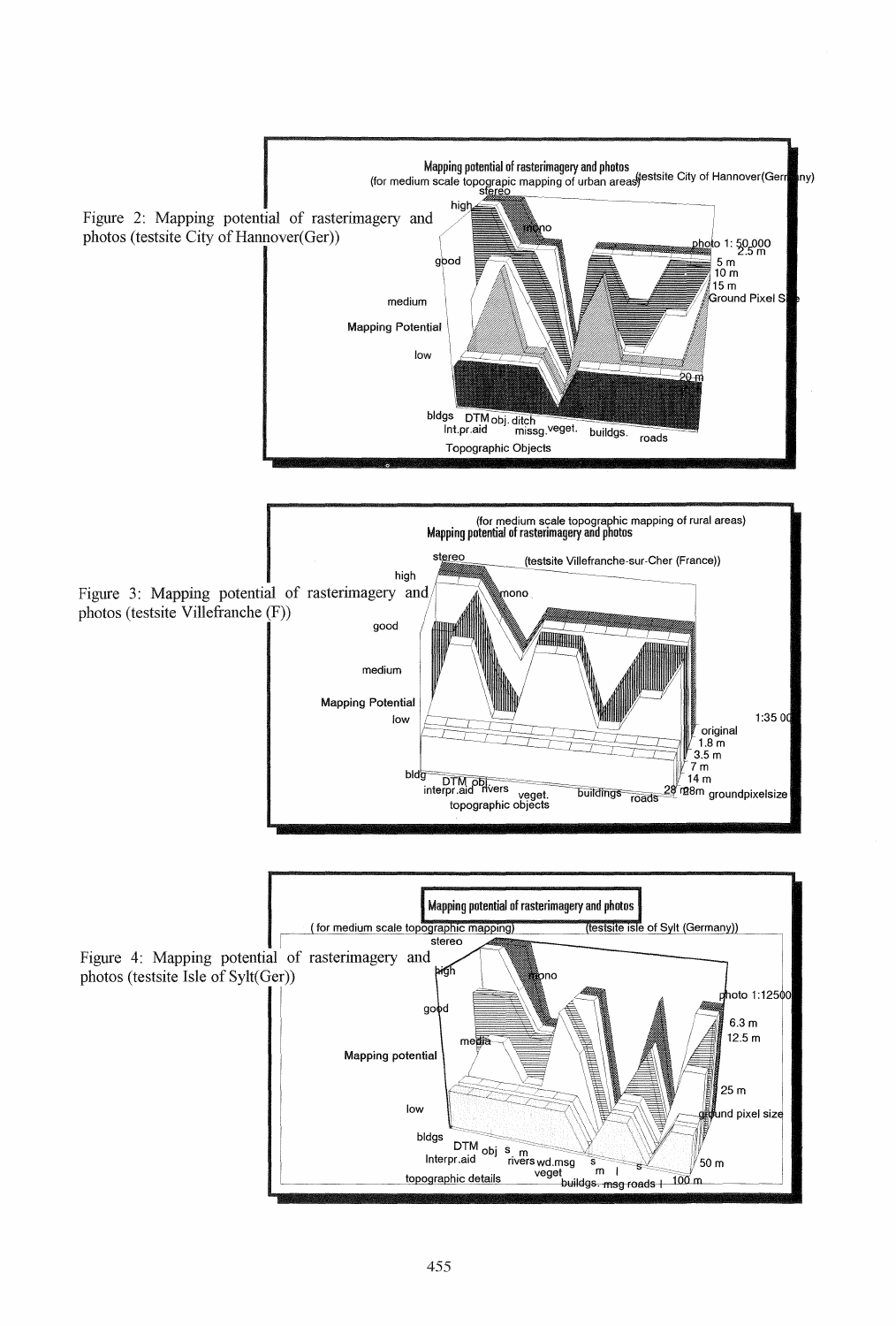simultaneously interpreted e.g., a 50 micron image is obsered in stereo in combination with a 200 micron stero partner.

In order to clarify , whether the imagery generated by digitisation of aerial photography is characteristic for the topographic mapping task, using CCD scanners, of course additional imagery has been interpreted. As a sample, in figure 5 is shown the comparison of the interpretation of a Spot image of the City of Hannover (Germany) with the existing linemap of the original scale  $1.25$  000. Figure 6 shows the result of the suitability of Spot data for features to be shown in an ecological map of the scale 1: 10 000.

A more sophisticated comparison shows, photographic images are more than competitive with existing digital methods.

Contrary to aerial photography radar images cannot properly be interpreted to derive the required topographic features, even though particular features<br>relativley clear appear, such as metallic relativley clear appear, such as metallic objects(fences, power lines vehicles etc), as well as rivers. The role of radar images should be more a supplementary part or exceptional exclusive for permanent clouded areas.



Figure 5: Comparison of the interpretation of a Spot image of Hannover with an existing line map